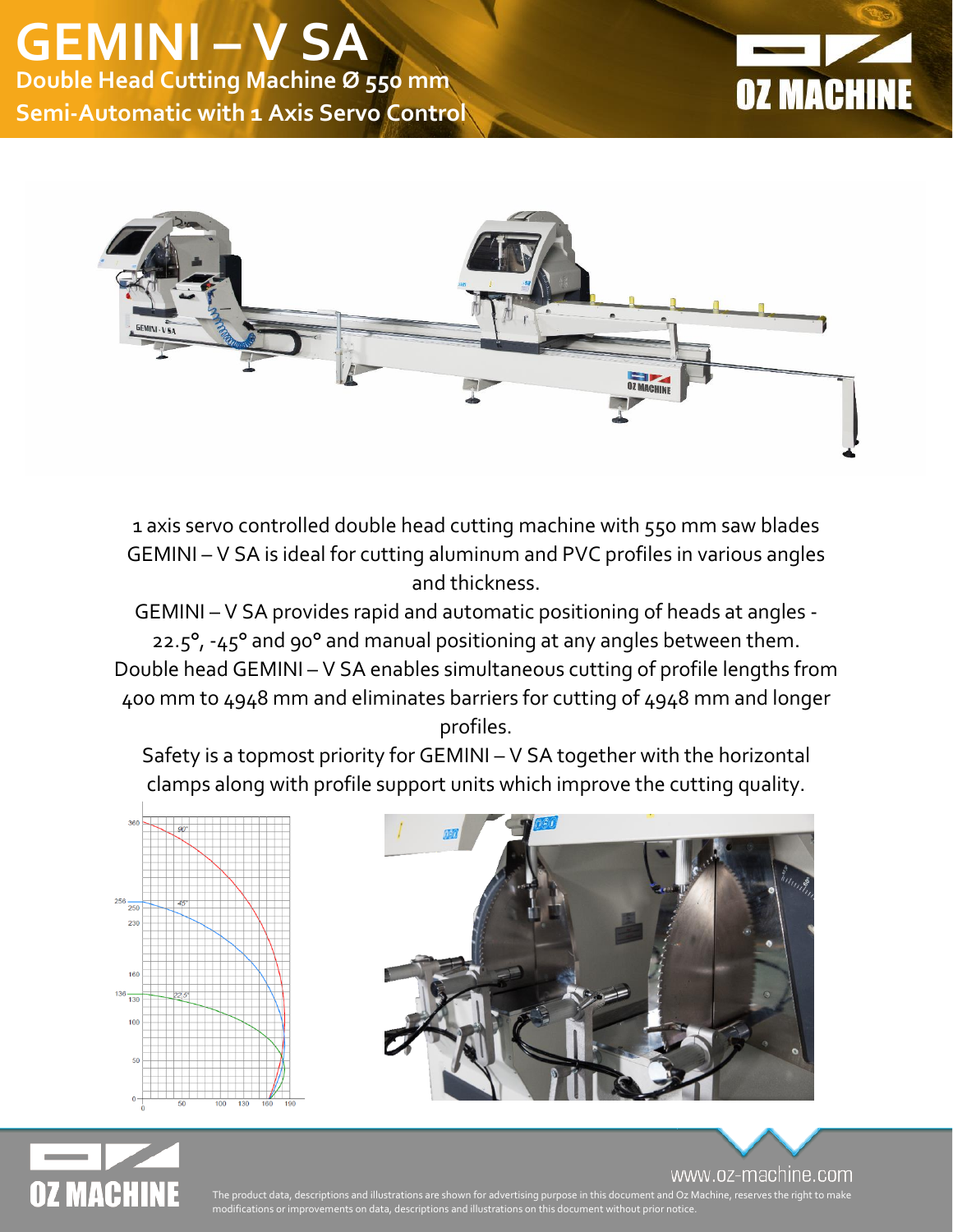**Semi-Automatic with 1 Axis Servo Control**



## Hydro-pneumatic cutting feed adjustment Minimum cutting length with double head (90°/45°) 400 / 530 mm Maximum cutting length with double head (90°/45°) 4948 / 5060 mm X axis positioning speed 40 m/min Manual control X axis ○ Electro control X axis Rapid angle positioning of heads hydro-pneumatically 22.5°, 45° ve 90° Hydro-pneumatic controlled rotation axis of head ● Maximum internal rotation angle 90° and 100 minutes are all the states of the states of the states of the states of the states of the states of the states of the states of the states of the states of the states of the stat Maximum external rotation angle  $-22.5^{\circ}$ Cemented carbide saw blade 2 Saw blade diameter 550 mm Saw blade motor power 3 kW Profile height measurement ○ Cutting zone protection covers ● Horizontal pneumatic clamps **●** Vertical pneumatic clamps ○ Manual intermediate profile support **●** Automatic intermediate profile support ○ Intermediate profile support (pcs) 1 and 1 and 2 and 2 and 2 and 2 and 2 and 2 and 2 and 2 and 2 and 2 and 2 and 2 and 2 and 2 and 2 and 2 and 2 and 2 and 2 and 2 and 2 and 2 and 2 and 2 and 2 and 2 and 2 and 2 and 2 and 2 Roller conveyor on moving head **●** Roller conveyor on fixed head ○ Cooling lubrication system ● Ability to control saw blade travel distance Digital adjustment saw blade travel distance ○ Saw blade travel speed adjustment Slicing mode at 90 Barcode printer Remote access  $\bullet$   $\bullet$ Data transfer via remote network connection, Ethernet and USB Control panel Industrial PC (IPC)



**FEATURES**

www.oz-machine.com

The product data, descriptions and illustrations are shown for advertising purpose in this document and Oz Machine, reserves the right to make modifications or improvements on data, descriptions and illustrations on this document without prior notice.